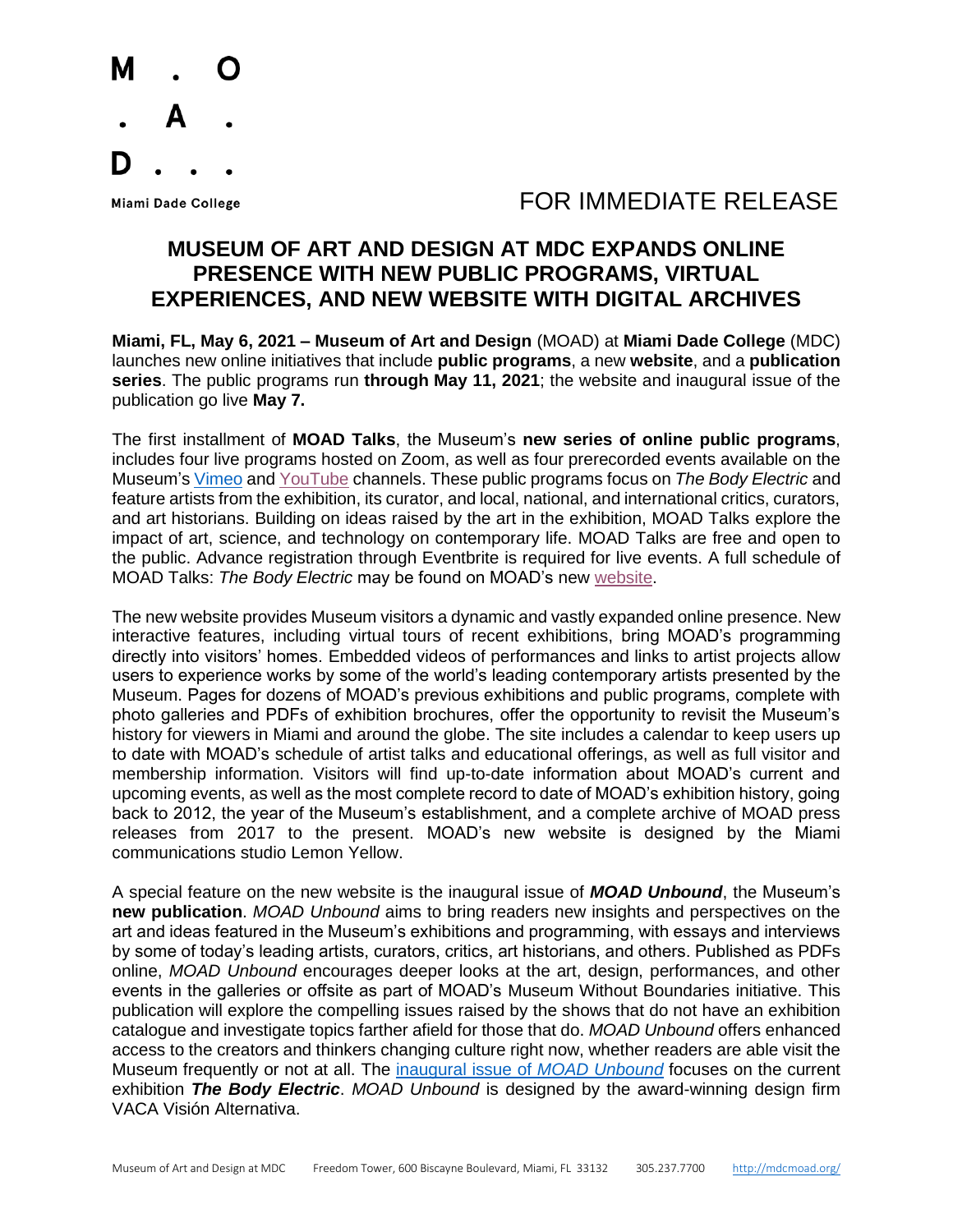

## Miami Dade College The College College College The College The College The College The College The Top Top Top T

"These new online initiatives hugely expand our digital footprint," says **Rina Carvajal**, **MOAD's Executive Director and Chief Curator**. "Visitors to the new website will get a full picture of everything the Museum does. They will be able to get the latest info about upcoming events, explore our past programming, and look at our exhibitions, even if they can't visit MOAD in person. *MOAD Unbound* is a way to extend the art and ideas in our exhibitions, making essays and interviews by the participating artists and curators—as well as historical research and critical thought by writers outside the institution—permanently accessible to readers around the world. And MOAD Talks brings live public programming to your own computer screen or phone, so that, literally, everyone can join the conversation. These new efforts give us a far greater reach than the Museum has ever had, and they will continue as an integral part of our programming well into the future."

Located inside MDC's National Historic Landmark Freedom Tower, MOAD at MDC offers groundbreaking exhibitions and programs that aim to foster a reimagined Miami. Exploring the challenges and opportunities we face locally and globally, MOAD convenes artists, designers, and thinkers to address the urgent questions of our time. As the College's flagship museum, MOAD strives to be a catalyst for action and a place that empowers people to remake their city. MOAD follows the College's lead in operating across Miami with its Museum Without Boundaries initiative, which takes place in city neighborhoods and invites everyone to be a part of the conversation.

- **WHAT:** MOAD Talks, MOAD website, and *MOAD Unbound*
- **WHEN:** MOAD Talks: through May 11, 2021 MOAD website and *MOAD Unbound* launching May 7
- **WHERE:** MOAD Talks: live events on Zoom; recordings on Vimeo and YouTube MOAD website: [http://moadmdc.org](http://moadmdc.org/) MOAD Unbound:<http://moadmdc.org/learn/moad-unbound-issue-1>

Museum of Art and Design at MDC Freedom Tower 600 Biscayne Boulevard, Second Floor

**Hours:** Wednesday: 1:00–6:00 PM; Thursday: 1:00–8:00 PM; Friday–Sunday: 1:00–6:00 PM

**Museum admission:** \$12 adults; \$8 seniors and military; \$5 students (13–17) and college students (with valid ID); free for MOAD members, MDC students, faculty, and staff, and children 12 and under; free on Thursdays from 4:00 to 8:00 PM

Accessibility challenges: please call 305-237-7710 for details.